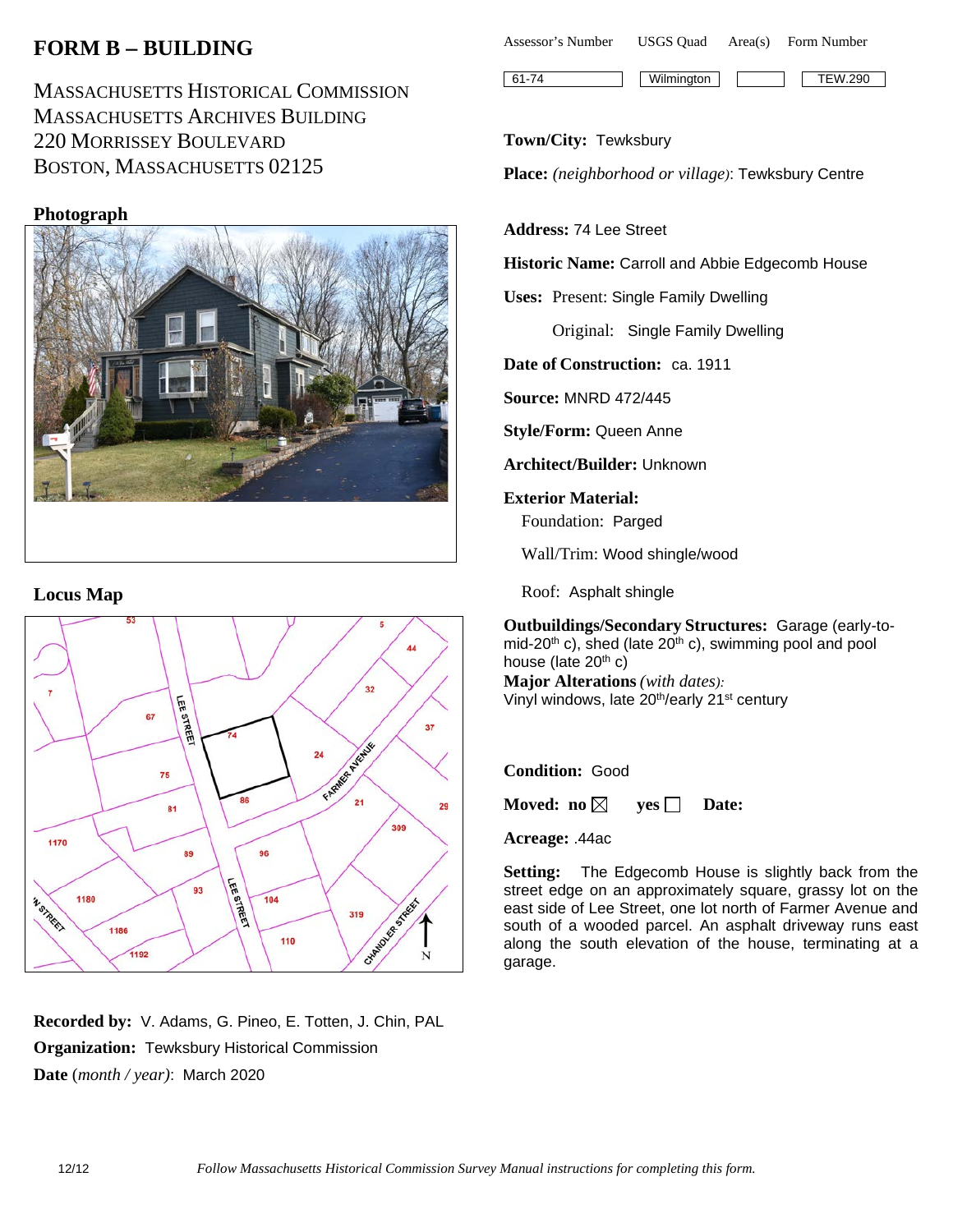## **INVENTORY FORM B CONTINUATION SHEET** TEWKSBURY 74 LEE STREET

MASSACHUSETTS HISTORICAL COMMISSION Area(s) Form No. 220 MORRISSEY BOULEVARD, BOSTON, MASSACHUSETTS 02125

TEW.290

Recommended for listing in the National Register of Historic Places. *If checked, you must attach a completed National Register Criteria Statement form.*

### **ARCHITECTURAL DESCRIPTION**

The Carroll and Abbie Edgecomb House (ca. 1911) is a west-facing, Queen Anne-style, two-story, two-bay-by-two-bay, woodframe house with a parged foundation and an end-gable roof. A one-and-one-half-story ell projects from the east elevation, and a one-story addition projects from the east elevation of the ell. The walls are clad with wood shingles and the roof is covered with asphalt shingles and pierced by a brick chimney near the ridgeline on the south slope. A shed dormer runs the full length of the south slope of the roof over the ell. The entrance is in the north bay of the west (facade) elevation, filled with an Arts and Craftsstyle, six-light, two-panel wood door flanked by multi-light sidelights. A transom panel has the address of the building on it. The entrance leads to a fully-enclosed, hip-roof porch lit by an oriel window in the south bay. A secondary entrance is in the east bay of the south elevation of the ell, filled with a modern door and accessed by a run of steps leading to a small entry porch. Fenestration consists of six-light wood sash and one-over-one vinyl sash with narrow surrounds.

A west-facing, one-story, one-car garage with an end-gable roof is at the east edge of the property, southeast of the house. An eight-light, vertical-lift door is south of center in the west (facade) elevation. South of the garage is a pool house and in-ground swimming pool. A small, wood-frame shed is at the north edge of the property, northeast of the house.

The Edgecomb House is a good example of a Queen Anne-style house constructed on the east side of Tewksbury Centre in the late nineteenth century as large estates began to be platted out for smaller residential lots.

### **HISTORICAL NARRATIVE**

The Carroll and Abbie Edgecomb House (ca. 1911) was likely constructed for Tewksbury town employee Carroll F. Edgecomb (1860–1920) and his wife Abbie (b. 1864), both of whom were from Limington, Maine (U.S. Census 1920). The Edgecombs bought the property from John and Lillian Lyman, who purchased the property as two lots from Frank H. Farmer (MNRD 472/445). The property was part of a larger parcel formerly owned by undertaker Frank H. Farmer, who lived at 18 Lee Street (1898, TEW.17) and owned much of the land on the east side of Lee Street, having purchased it from William Lee in 1889 (see Lee Street Area, TEW.B). In 1909, Farmer platted out his property, creating small side streets including Farmer Avenue to the south of the subject property (MNRD P27/54). The Edgecombs owned the property until 1934, when it was sold to Andrew and Mabel Blanchette by the executor of Carroll's estate (MNRD 856/79). Like others in the area, Andrew was employed by the Tewksbury State Hospital, just a half-mile to the east, where he worked as a cook. In 1930, Mabel was a registered nurse, also working at the hospital, but by 1940 she was not working outside the home (U.S. Census 1930, 1940).

The Blanchettes owned the property until 1967 when Mabel sold it to Joseph and Lucy Gould (MNRD 1819/116). Joseph Gould (1933–2016) was an Air Force veteran who served in the Korean War and was a retired mill foreman at the Holt and Bugbee Lumber Company at 1600 Shawsheen Street in Tewksbury, about three miles to the northeast (Find A Grave 2016). The property remains owned by Lucy Gould.

#### **BIBLIOGRAPHY and/or REFERENCES**

Find A Grave. "Joseph F. Gould." 2016. https://www.findagrave.com/memorial/158985613/joseph-f-gould, accessed March 2020. Middlesex North Registry of Deeds (MNRD). Book/Page (Year). Plan book 27/54 (1909); 472/445 (1911); 856/79 (1934); 1819/116 (1967).

United States Bureau of the Census (U.S. Census). *Fourteenth Census of the United States, 1920.* (T625, 2076 rolls). National Archives and Records Administration, Washington, D.C., ancestry.com database.